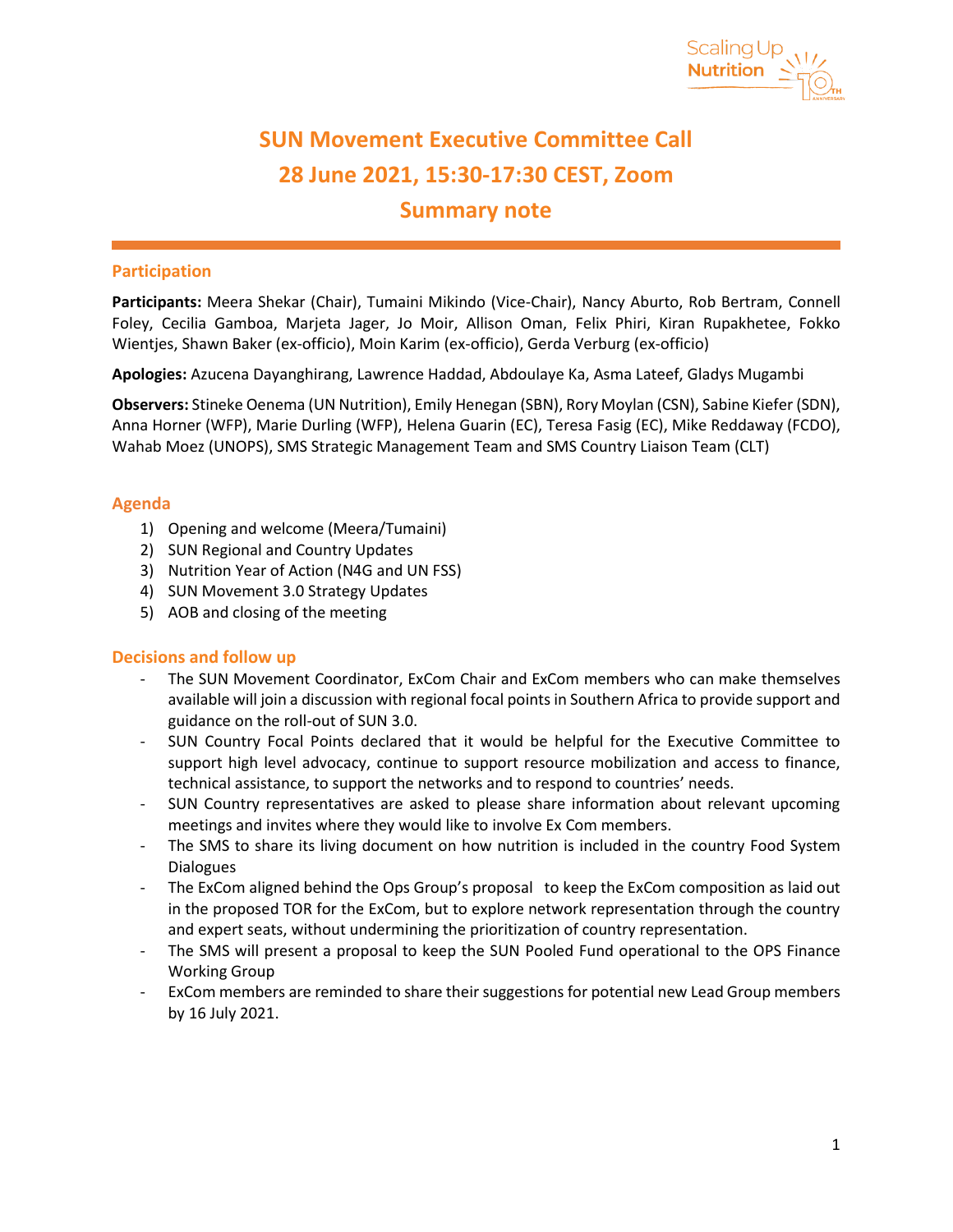

#### **Summary note**

#### **1. Opening and welcome**

The ExCom Chair opened the meeting and welcomed all participants. She informed the Executive Committee (ExCom) that Jo Moir will be moving and thanked her for the collaboration and her efforts on the Ops group.

## **2. SUN Regional and Country Updates**

Update by Cecilia Gamboa on the Latin American<sup>1</sup> Region

- A regional food systems dialogue in preparation of the UN Food Systems Summit (FSS) was led by the Costa Rico Pro-Tempore presidency at SICA in collaboration with the Foreign Ministry, Ministry of Agriculture and Livestock and Ministry of Health. All UN agencies and the SUN secretariat participated. Common priorities identified were healthy food in the region and resilience to climate change. It was emphasized that agriculture is in the hands of family farming and that resilience should not only be considered from a climate change perspective but also from social and economic perspectives. An outcome document will be developed and shared to guide inputs to the UN FSS.
- Most countries in the region are hosting their own national dialogues and several countries have launched SUN 3.0, there was also an exchange on budget and finance tracking. The importance of peer-to-peer learning during the Nutrition Year of Action was emphasized. Nutrition for Growth can be leveraged on this exchange of experiences, and the regional food systems dialogue is an opportunity to build back better.
- From SUN there is a need to continue with support in the Latin American region for **high level advocacy to build commitment for funding and implementation, increased exchange with other SUN countries, facilitation of innovative financing and the provision of technical assistance to support the demands of countries**.

Update by Felix Phiri on the Southern African<sup>2</sup> Region.

- A regional meeting on the operationalization and planning of SUN 3.0 recently took place. The meeting helped to share progress made in operationalizing SUN 3.0 and to bring together SUN Country government Focal Points with SUN MSP representatives to discuss and share experiences on how SUN 3.0 is aligned with national nutrition responses. Malawi shared its experience followed by short briefs by each country on progress made so far around SUN 3.0 launches, the UN Food System Summit and Nutrition for Growth preparations. Noting the SUN Movement's country-driven approach and recognizing that there is no 'one size fits all', there is currently a varied understanding and expectations of the roll-out of SUN 3.0. **It was requested to consider organizing a meeting with the SUN Movement Coordinator, ExCom Chair and available ExCom members to give guidance and clarity**.
- Malawi is working on a resource mobilisation strategy for achieving impact at the district level as well as strengthening the engagement of the private sector over the next two years. Malawi will launch the next phase of the SUN Movement on 2 September 2021 to gain political momentum for resource mobilization. The launch will be led by the President and an invitation will be issued to the SUN Movement Coordinator to speak alongside him. Other SUN Movement ExCom members are welcomed to attend in person.

<sup>1</sup> Costa Rica, El Salvador, Guatemala, Peru, Honduras

<sup>2</sup> Botswana, Eswatini, Lesotho, Malawi, Mozambique, Namibia, Rwanda, Tanzania, Uganda, Zambia, Zimbabwe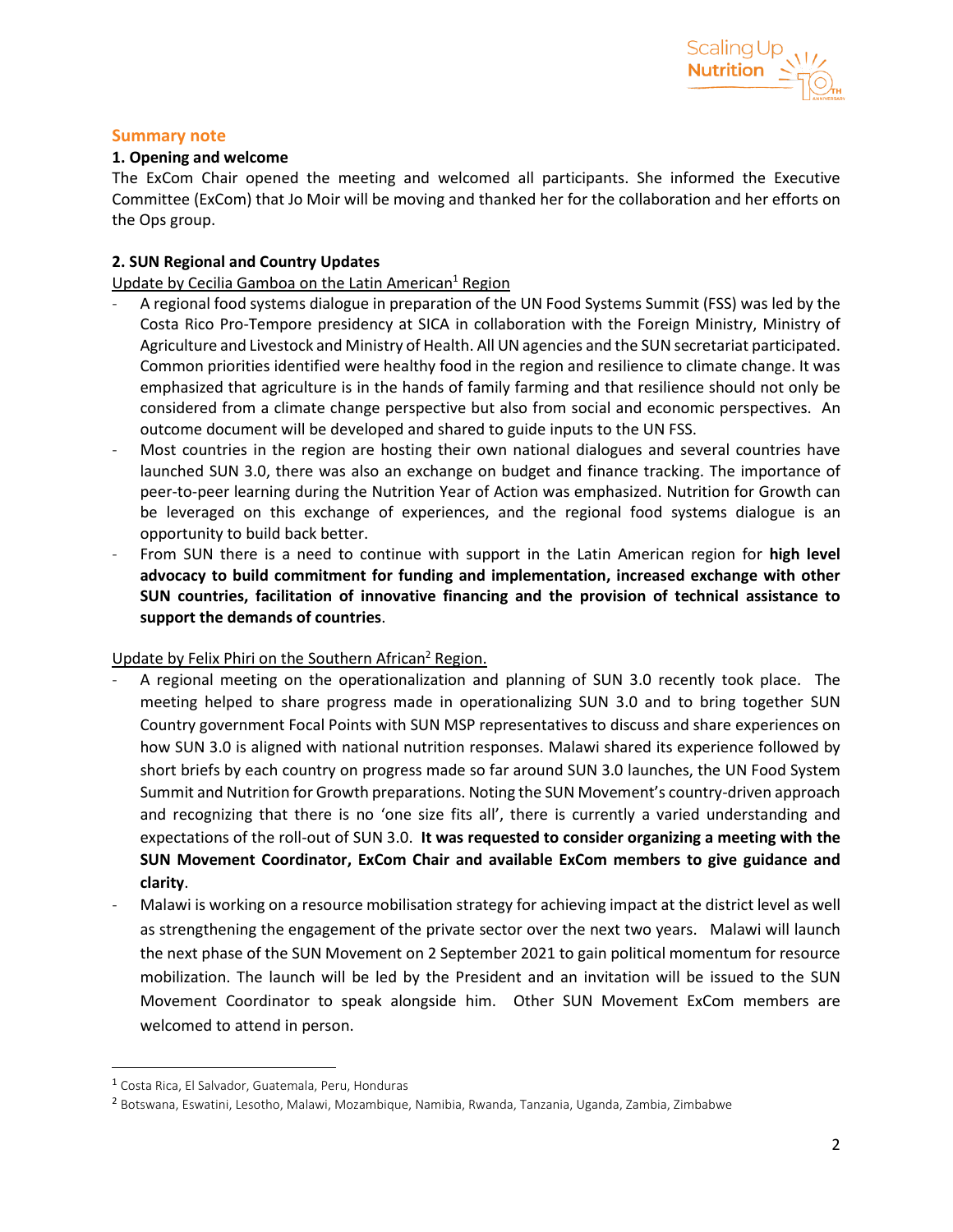

During the discussion, the SUN Country Focal Points declared that it **would be helpful for the Executive Committee to do high level advocacy, to continue to support resource mobilization and access to finance, technical assistance, to support the networks and to respond to countries need.** The SUN Movement Coordinator emphasized the importance of recognizing the diverse needs from each country, the importance of donor support, including to middle income countries given the huge problems created by COVID in these SUN member countries.

A SUN Country Focal point reminded the ExCom that many in this group of countries already have national nutrition policies, and that SUN 3.0 is an opportunity to conduct gap analysis to help ensure countries can 'build back better' in the next five years. This can help in building resource mobilization strategies in collaboration with all nutrition stakeholders.

The ExCom Chair welcomed the request to meet with SUN Country representatives to further discuss the roll-out of SUN 3.0 and invited all available ExCom members to also join. She asked **SUN Country representatives to please share information about relevant upcoming meetings and invites where they would like to involve Ex Com members.** The Chair also strongly backed the point that each SUN Country should have one plan for which financing is pursued rather than separate/competing plans for SUN and individual donors.

# **2. Nutrition Year of Action - Nutrition for Growth (N4G) and UN Food Systems Summit (FSS)**

The SUN Movement Coordinator provided an update on SMS continued support to SUN countries in their work to 'build back better' from the COVID-19 pandemic and in participating in the UN FSS and N4G Summits. SUN members are actively engaged in the UN FSS and some SUN Country Focal Points are convenors for national Food System Dialogues, helping to bring nutrition to the table. The SMS is preparing for the UN FSS pre-summit and will organise a multi-sectoral and multi-stakeholder side event focused on people and planet. The SMS is also working to facilitate a conversation with LG member David Nabarro on the importance of bridging game-changing solutions between FSS and N4G summits. **The SUN Movement Coordinator will share the SMS living document based on how nutrition is reflected in the Food System Dialogues to date.** Concerns were raised that not all countries are as able and willing to engage in the processes, particularly fragile and conflict affected states (FCAS).

Some ExCom members raised concern about the lack of leadership in countries. There were doubts expressed by some ExCom members that all countries will have meaningful financial commitments and that we should not go for the lowest common denominator. It was advocated to give a priority to countries who can make a commitment given their fiscal space. Others recognised the need to reach out to countries which struggle more. It was agreed that while countries should be encouraged to build upon FSS commitments, no blueprint can be provided as all countries have to build commitments based on their unique circumstances. A representative from one SUN country raised the concern that COVID is limiting the opportunity to mobilise resources and that sometimes only a political commitment might be possible. The SUN Movement Coordinator made a plea to double collective efforts to support the development of meaningful commitments from as many countries as possible and to leave no countries behind as it will determine their opportunities for nutrition in the years to come.

## **3. SUN Movement 3.0 Strategy Updates**

## Update by Fokko Wientjes on behalf of the Task Team on hosting arrangements

Concerns were raised that a high number of people are leaving the SMS (four in June 2021) as funding uncertainty makes it impossible to offer new contracts to any staff members beyond December 2021.